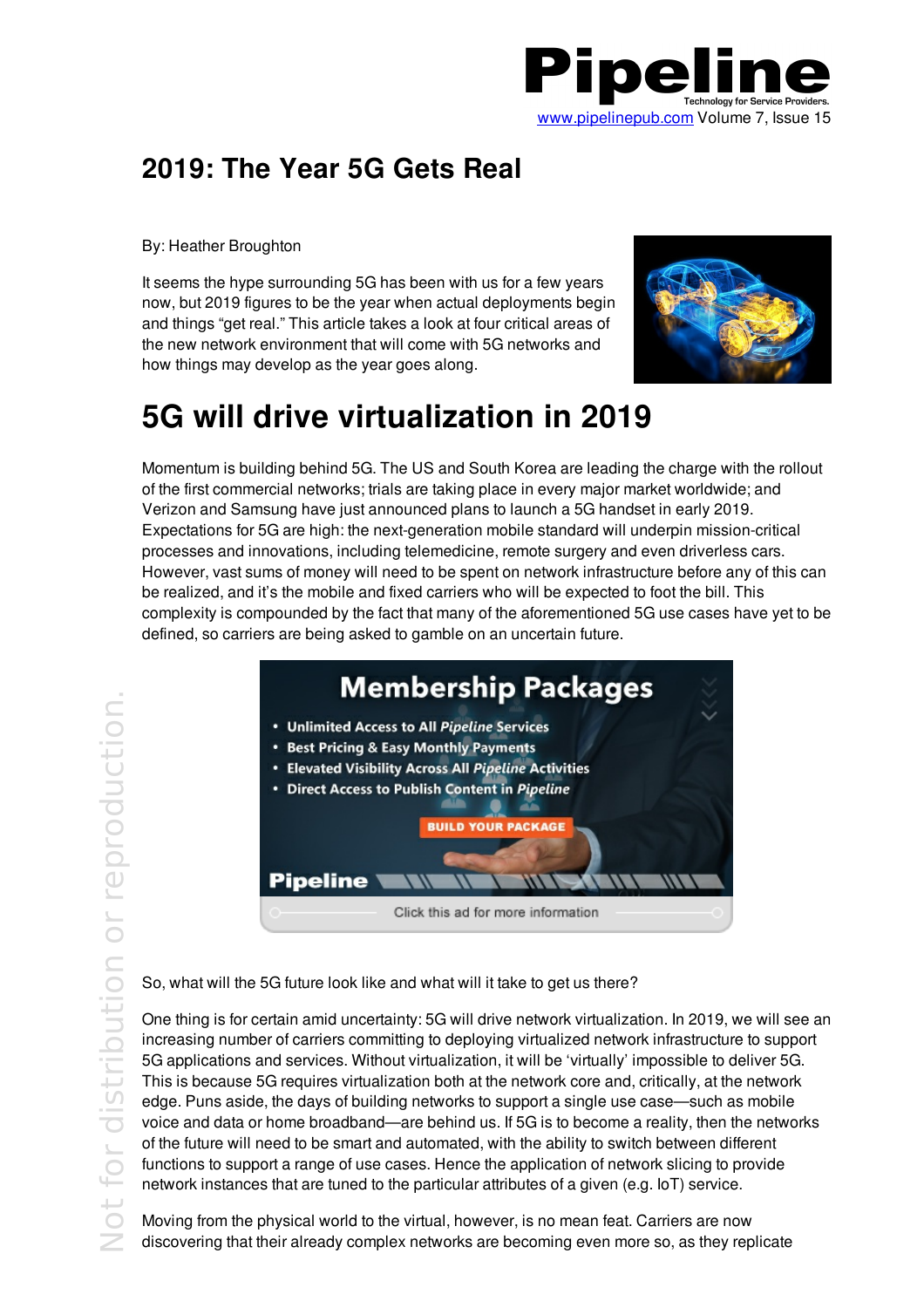existing functions and create new ones in a virtualized environment. Wholesale migrations aren't possible either, so carriers are having to get to grips with managing their new virtual networks alongside earlier generations of mobile and fixed technologies. Despite these challenges, 5G will undoubtedly accelerate the virtualization process. Subsequently, no one will want to be left behind, and we will see greater competition emerge between carriers as they commit funds and resources to building out their virtualized network infrastructures.

To justify this spend and to tackle the challenges that lie ahead, carriers will require smart visibility into their constantly evolving network architectures. Virtual probes that produce smart data, supported by intelligent tools, offer much needed visibility into the performance of these new networks and the services they support. The invaluable knowledge they provide will be absolutely critical for carriers as they accelerate their use of virtualized infrastructure to successfully deploy 5G.

In 2019, as virtualized network architectures are rapidly adopted to support 5G, we expect to see containers emerge as the de-facto platform to run new applications and workloads.

The excitement around 5G is building as we hear more news about network deployments, trials and handsets. However, one 5G-related issue that hasn't yet been crystallized is what form 5G software and innovations will take, and how these new services and applications will be deployed into the network. Unlike 4G/LTE network infrastructure, the architectures that support 5G are virtualized and cloud-based, so the smart money is on application developers, mobile operators and equipment vendors using microservices—and, in particular, containers—to drive 5G evolution.

It makes sense to use containers to support 5G, as they will provide operators with a flexible and easier-to-use platform to build, test and deploy applications, one that is now also becoming more secure. This is vital for the development of 5G services at a time when the use cases for 5G are still being defined. Operators will need to be in a position to spin up services as and when needed to support different use cases; by using containers, it will be possible to serve customers quickly and efficiently.

Another key aspect is the need to deliver services and applications closer to the end user by utilizing mobile edge computing. This is integral to ensuring the low latency and high-bandwidth associated with 5G and will support use cases across a wide range of verticals including transportation, manufacturing and healthcare. However, flexible architectures will be required to support this type of infrastructure throughout hybrid cloud and virtualized environments. As operators move network infrastructure to the edge, the use of containers will become pivotal to supporting 5G applications.

The use of microservices and containers will increase during 2019 as operators ramp up their 5G propositions. Despite offering clear advantages, they will also add a new layer of complexity, and carriers will need to have clear visibility across their service delivery network if they are going to make a success of 5G.

# **Operators will 'scale or fail' to meet the 5G demand in 2019**

5G will be faster, smarter and more efficient than 4G, but in order to meet demand and to support new architectures, networks will have to scale. While most of the scale in the core network will be cloud and software-based, there will still be a need for hardware and equipment at the network edge—and in a 5G environment there will be a lot more equipment. In fact, the number of cell sites will increase dramatically to support and propagate the higher-frequency bands that will transmit 5G data traffic over the air. This is when network management tools will come into their own. In 2019 we will see the deployment of automated networks driven by software and controlled by virtual machines and artificial intelligence.

Network automation and orchestration are by-products of virtualization and will add another layer of complexity. However, they are also integral to the rollout and sustainability of 5G networks,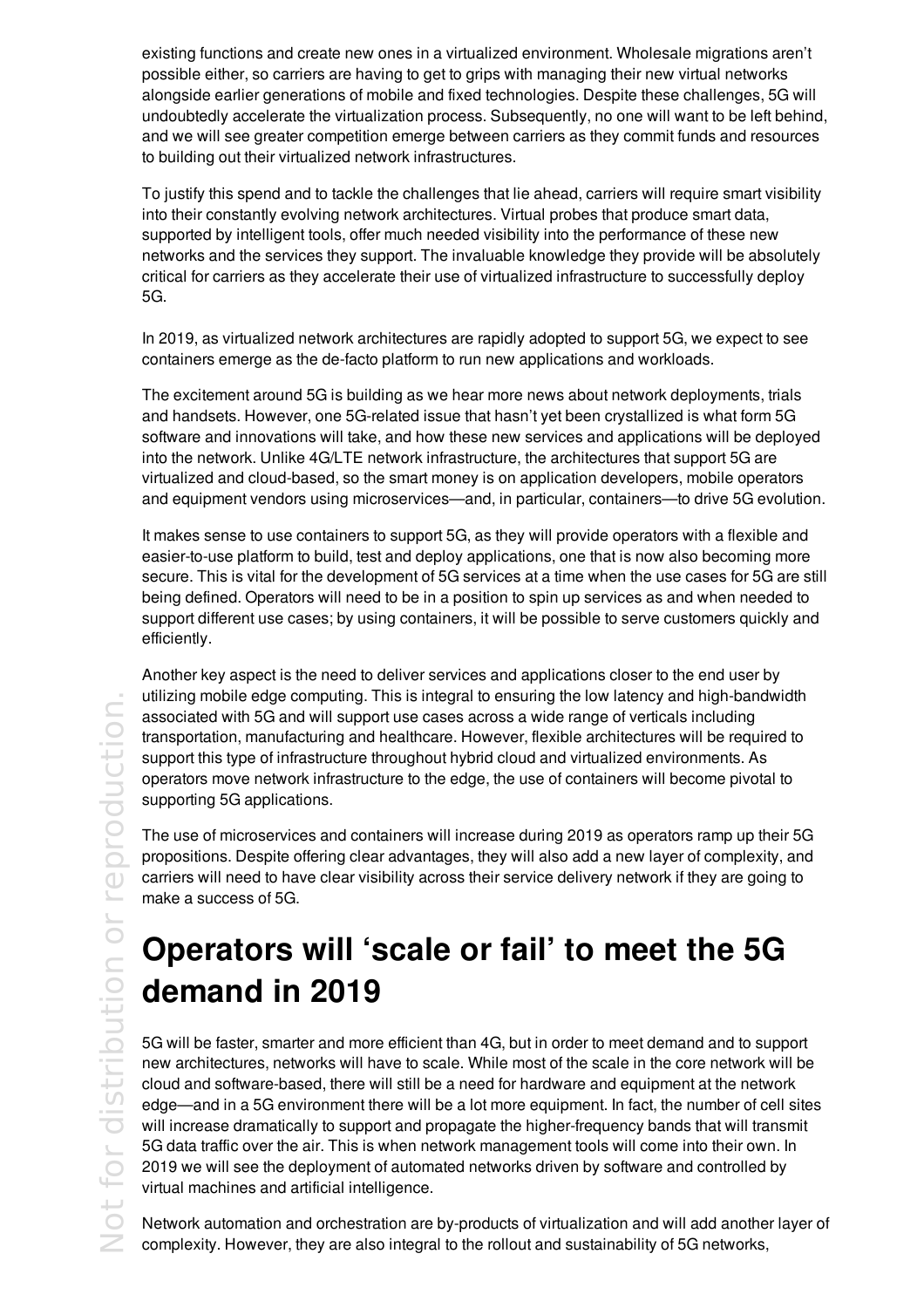particularly as network topologies will change to accommodate a combination of small cell and macro cell sites. Small cells in particular will form the bulk of the new RAN (radio area network), and they are expected to increase cellular networks threefold. If network engineers think they already have enough issues to deal with today in maintaining 4G/LTE networks, then they may be in for a shock as 5G networks are gradually rolled out. In fact, without having total visibility of these more complex and expansive networks, 5G in the RAN is going to become extremely difficult to manage.

If the number of cells were to double or triple, not only would network engineering teams need to have the full confidence in their network management tools to make sure the network is running optimally, but they would also be faced with one heck of a job troubleshooting hundreds, and potentially even thousands, of cells if an issue arose.

In 2019, carriers will be scrutinizing costs per cell site as they look to invest in new infrastructure. They will look to offset any costs by implementing intelligent and automated systems that can support 5G networks. However, carriers need assurances that these systems are providing them with the right information about the uptime and performance of their new networks. Having a window into this multi-layered and virtualized environment—and being able to extract smart data in near real-time—will be essential for the ongoing management of new 5G networks. Indeed, the only way to achieve the requisite level of automation will be to have complete visibility of these complex new architectures with real-time smart data that can inform policy engines in a closed feedback loop.

#### **Carriers come to grips with 5G security**

The benefits of 5G are clear: the new communications standard will offer carriers and their enterprise customers faster network speeds and performance, ultra-low latency and greater efficiencies. General discussion around carrier trials and deployments tends to focus on increased speeds and the new innovations that 5G will enable, but security rarely comes up. That's all about to change, with 5G security set to become a big issue for the industry and a major talking point in 2019.

To date, it appears that 5G security has almost been treated as an afterthought rather than as a critical aspect of network development. Behind the scenes, however, 5G security is an issue that the carriers take very seriously. The situation for carriers has altered dramatically because, in a 5G domain, the attack surface becomes much greater. Consequently, the number of opportunities for malicious players to exploit vulnerabilities increases.

This is partly due to the adoption of virtualized network infrastructures that will allow carriers to scale and meet the demands of 5G, but also because 5G networks will be configured to support a wide variety of industrial and business use cases. This means that, going forward, carriers will be responsible for managing mission-critical systems and devices, in addition to handling high volumes of sensitive data. In a 5G environment, there will be a strong emphasis on securing smart factories, automated production lines and fleets of driverless cars. The network security stakes have suddenly got a lot higher.

As new 5G network architectures are based on virtualization and distributed cloud models and a containerized environment to support workloads and applications, it's apparent that carriers have to deal with a whole new set of complexities. Existing security protocols will need to be scrapped and replaced with robust systems and procedures that account for this newly complex environment and the burgeoning 5G value chain. That chain includes application developers, device manufacturers, cloud service providers and the carriers themselves. A new built-in resilience is required to limit the attack landscape and to reduce the risk of malicious attacks and perimeter breaches.

A pervasive security model that offers comprehensive insight on both service performance management and security offers the best solution to address 5G security. It enables service providers to extract 'smart data' that is collected and processed at the source from legacy, virtual and hybrid cloud environments. It's the closest carriers and their customers will ever get to  $\sim$ implementing 'holistic security' across their entire IT estate.